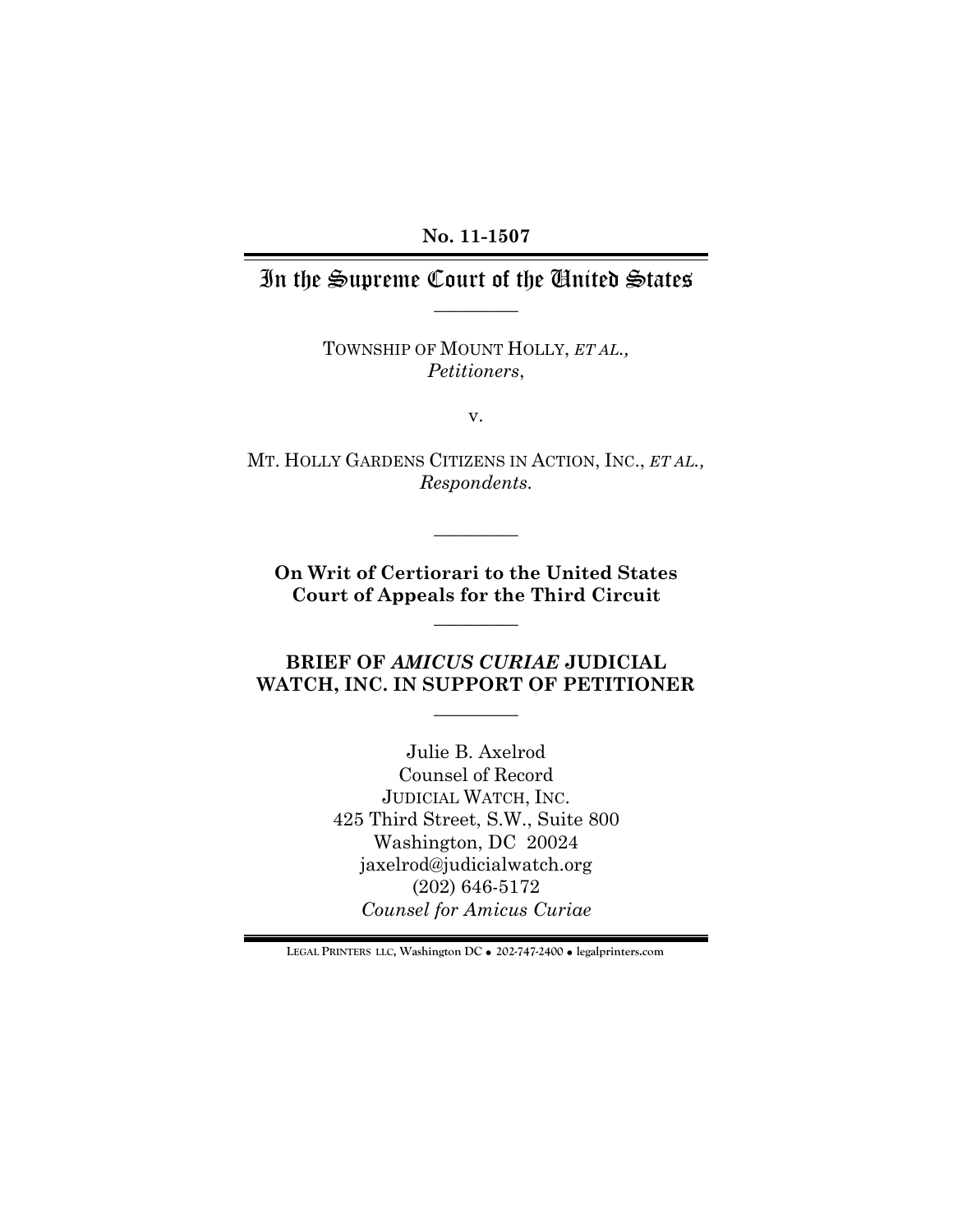# **TABLE OF CONTENTS**

|     | INTEREST OF THE AMICUS CURIAE 1                                                                                                                                                                                                                                                                                                                                                                                                                                                                                                                                         |  |
|-----|-------------------------------------------------------------------------------------------------------------------------------------------------------------------------------------------------------------------------------------------------------------------------------------------------------------------------------------------------------------------------------------------------------------------------------------------------------------------------------------------------------------------------------------------------------------------------|--|
|     | SUMMARY OF THE ARGUMENT2                                                                                                                                                                                                                                                                                                                                                                                                                                                                                                                                                |  |
|     |                                                                                                                                                                                                                                                                                                                                                                                                                                                                                                                                                                         |  |
| I.  | The complicated scheme adopted by HUD and<br>the Third Circuit to determine disparate<br>impact liability should be rejected because the<br>statute itself contemplates nothing other than<br>intentional discrimination. 4<br>A) The plain language of the FHA is<br>B) Using a selective reading of legislative<br>history and context to justify expanding<br>the FHA beyond what is supportable by<br>the text is inappropriate5<br>C) Potential difficulties of distinguishing<br>between covert discrimination and non-<br>discriminatory refusals do not justify |  |
| II. | The Court should also reject any construction<br>imposing disparate impact liability because it<br>would create constitutional infirmities for the                                                                                                                                                                                                                                                                                                                                                                                                                      |  |
|     |                                                                                                                                                                                                                                                                                                                                                                                                                                                                                                                                                                         |  |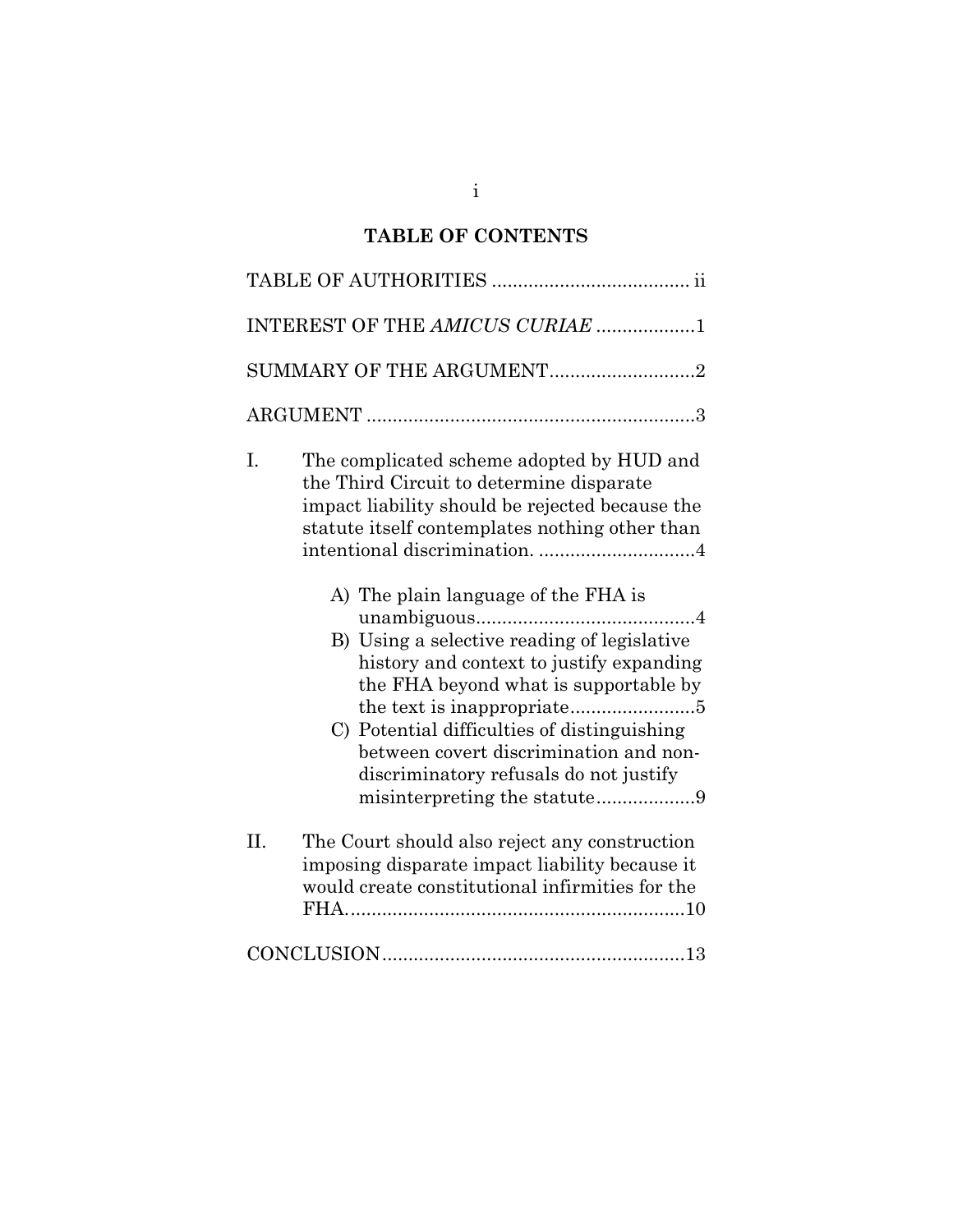# **TABLE OF AUTHORITIES**

# CASES

| Dean v. U.S.,                                          |
|--------------------------------------------------------|
| Desert Palace Inc. v. Costa,                           |
|                                                        |
| Freeman v. Pitts,                                      |
|                                                        |
| Johnson v. California,                                 |
| Metro. Hous. Dev. Corp. v. Vill. of Arlington Heights, |
|                                                        |
| Miller v. Johnson,                                     |
| Milner v. Dept of the Navy,                            |
|                                                        |
| Morrison v. Olson,                                     |
| Mt. Holly Gardens Citizens in Action v. Mt. Holly      |
| Gardens,                                               |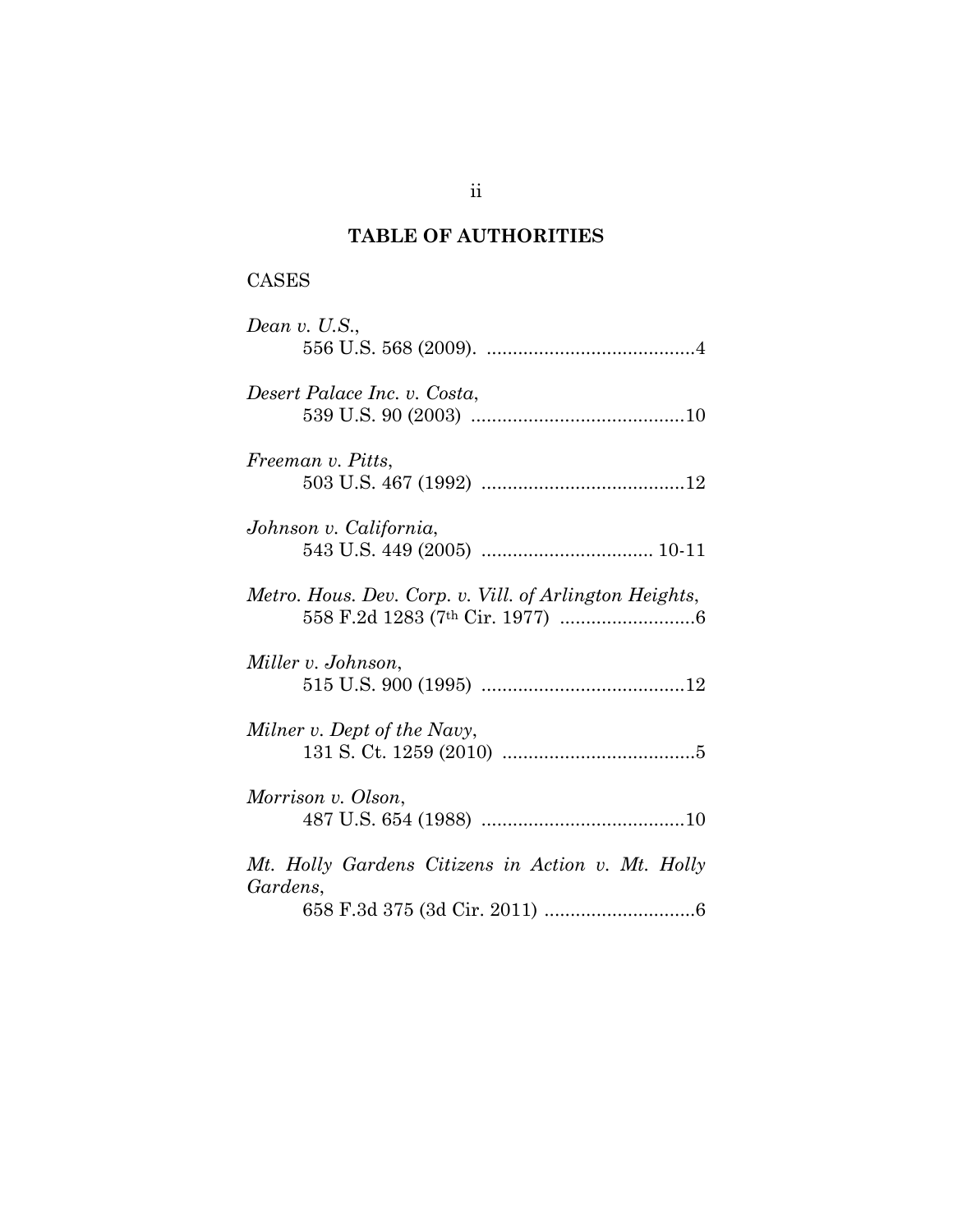| Parents Involved in Cmty. Sch. v. Seattle Sch. Dist.<br>No. 1,                                       |  |  |
|------------------------------------------------------------------------------------------------------|--|--|
|                                                                                                      |  |  |
| Trafficante v. Metro Life Ins. Co,                                                                   |  |  |
| <b>STATUTES</b>                                                                                      |  |  |
|                                                                                                      |  |  |
|                                                                                                      |  |  |
| <b>MISCELLANEOUS</b>                                                                                 |  |  |
|                                                                                                      |  |  |
|                                                                                                      |  |  |
|                                                                                                      |  |  |
| Housing Discrimination Against Racial and Ethnic<br>Minorities, 2012, U.S. Department of Housing and |  |  |
| Ilyce Glink. U.S. Housing Remains Deeply<br>Segregated. Moneywatch, June 20, 2012. 8                 |  |  |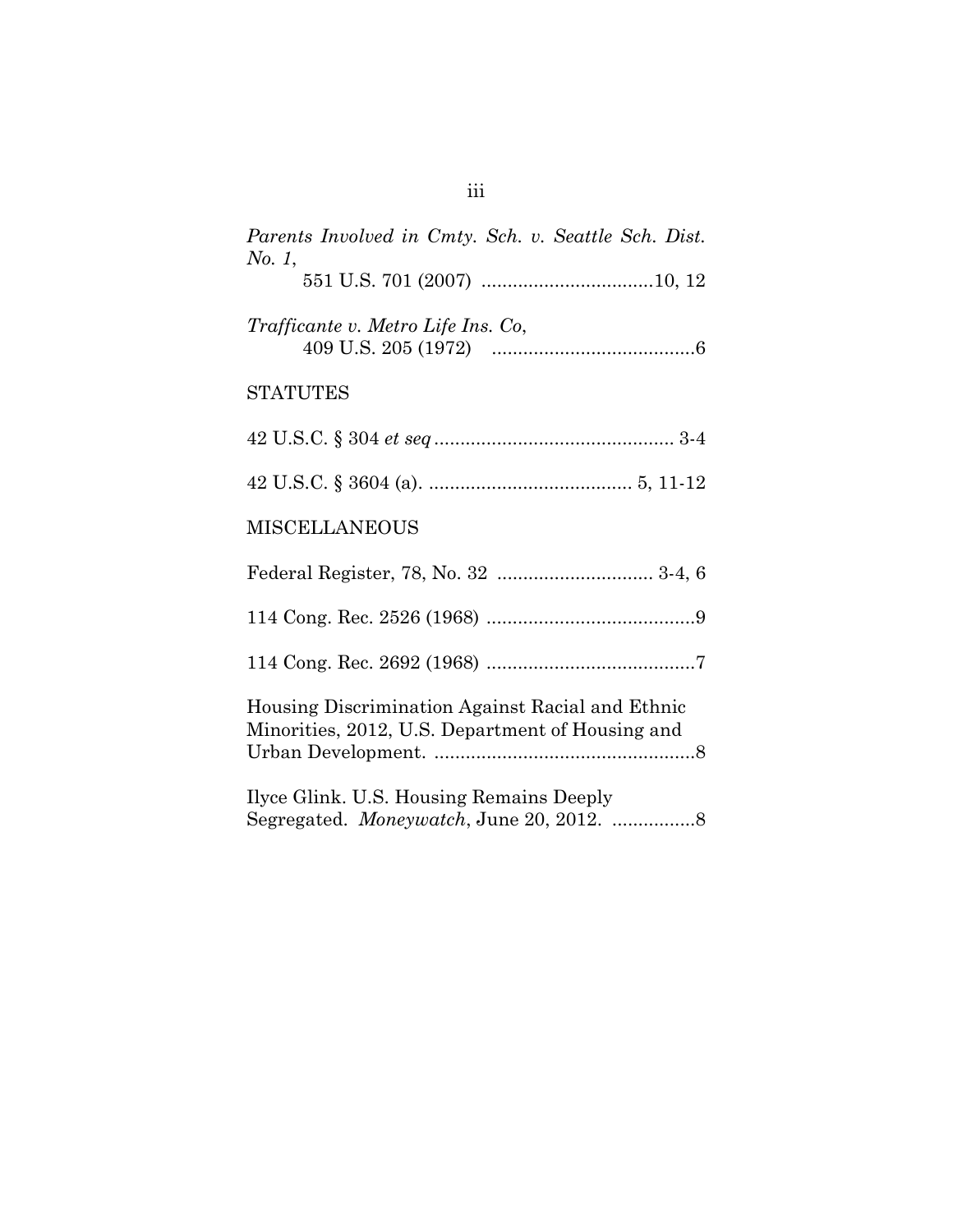#### **INTEREST OF** *AMICUS CURIAE***<sup>1</sup>**

Judicial Watch, Inc. ("Judicial Watch") is a nonpartisan educational organization that seeks to promote transparency, accountability and integrity in government and fidelity to the rule of law. Judicial Watch regularly files *amicus* briefs as a means to advance its public interest mission and has appeared as an *amicus curiae* in this Court on a number of occasions.

Judicial Watch believes that fidelity to the rule of law as well as to the Constitution requires this Court to end decades of circuit court misinterpretation of the Fair Housing Act ("FHA") establishing liability on the basis of disparate impact. The Department of Housing and Urban Development ("HUD") has also recently adopted regulations formalizing this overreach of statutory authority, unlawfully prohibiting practices merely for having a statistically disparate impact on protected groups. Judicial Watch is concerned that the imposition of liability under the FHA for practices that are both facially neutral and unmotivated by discriminatory intent threatens the rule of law in a myriad of ways and results in violations of the Equal Protection clause of the Constitution. The Third Circuit's decision results in an unworkable standard that assumes discrimination

<sup>1</sup> Pursuant to Supreme Court Rule 37.6. *amicus curiae* states that no counsel for a party authored this brief in whole or in part and that no person or entity, other than *amicus curiae* and its counsel, made a monetary contribution intended to fund the preparation and submission of this brief. The parties have consented to the filing of this brief. Letters reflecting this blanket consent have been filed with the Clerk.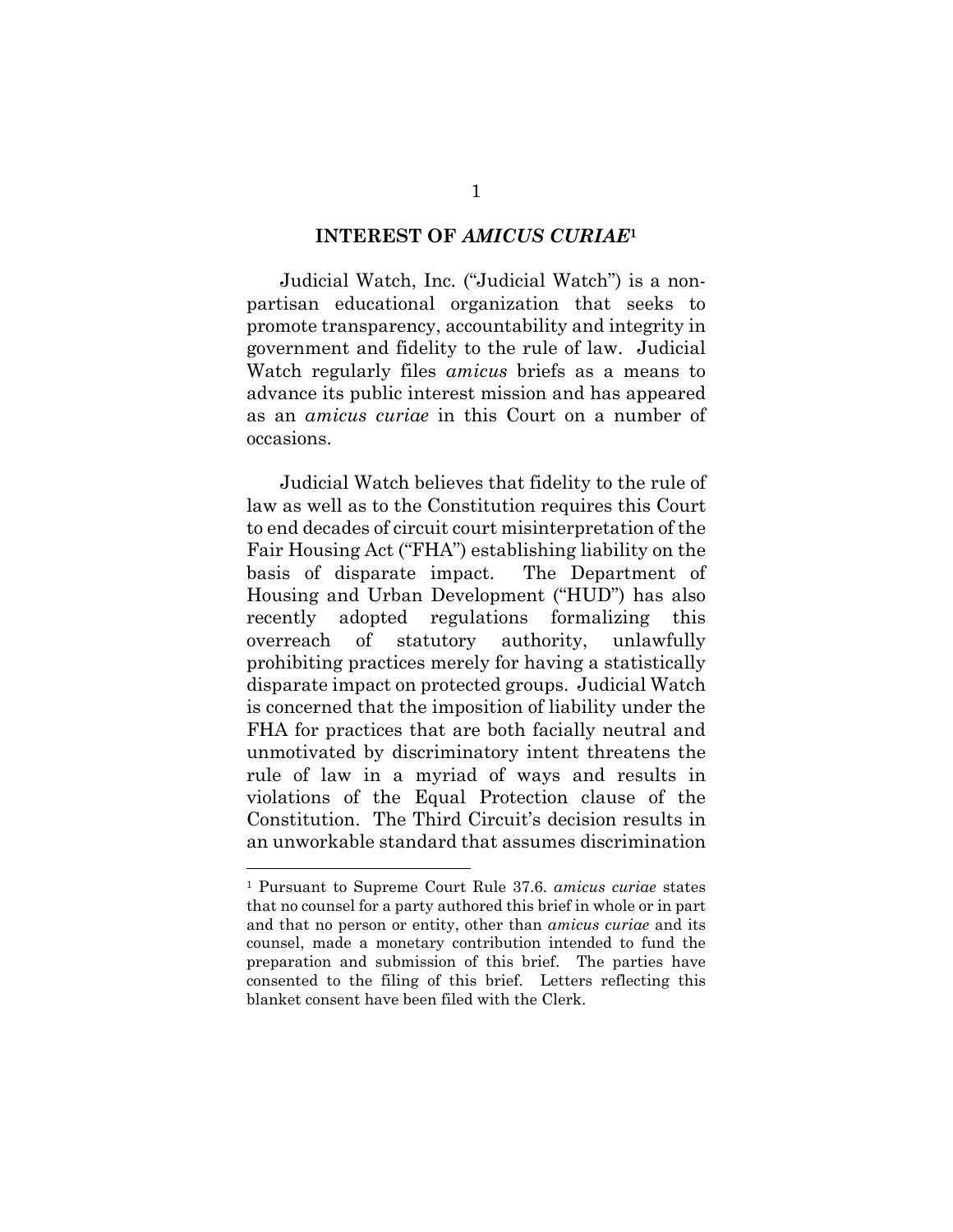is the cause of the natural workings of the housing market. The government should not, and constitutionally cannot, be involved in distorting the housing market on the basis of correcting racial disparities. For these reasons, Judicial Watch urges the Court to overturn the Third Circuit's decision.

### **SUMMARY OF THE ARGUMENT**

Section 804(a) of the FHA prohibits only disparate treatment, not disparate impact as the Third Circuit has ruled. The FHA prohibits deliberately discriminatory housing practices; it does not insist that all practices regarding the sale or rental of housing impact protected and non-protected groups in a statistically neutral or equivalent manner. The text of the statute is unambiguous, and merely prohibits discriminatory treatment. An analysis of the legislative history only confirms the clear language of the text. Though HUD has adopted regulations agreeing with the Third Circuit and urges this Court to uphold the Third Circuit's opinion, its interpretation of the FHA is not entitled to deference as it reaches beyond the text of the law. Furthermore, if the FHA were to be interpreted as HUD and the Respondents advocate, it would be unconstitutional under the Fourteenth Amendment to the U.S. Constitution. The Court should decline to allow the Third Circuit, HUD, or Respondents to create an unconstitutional and unworkable disparate impact standard under the FHA.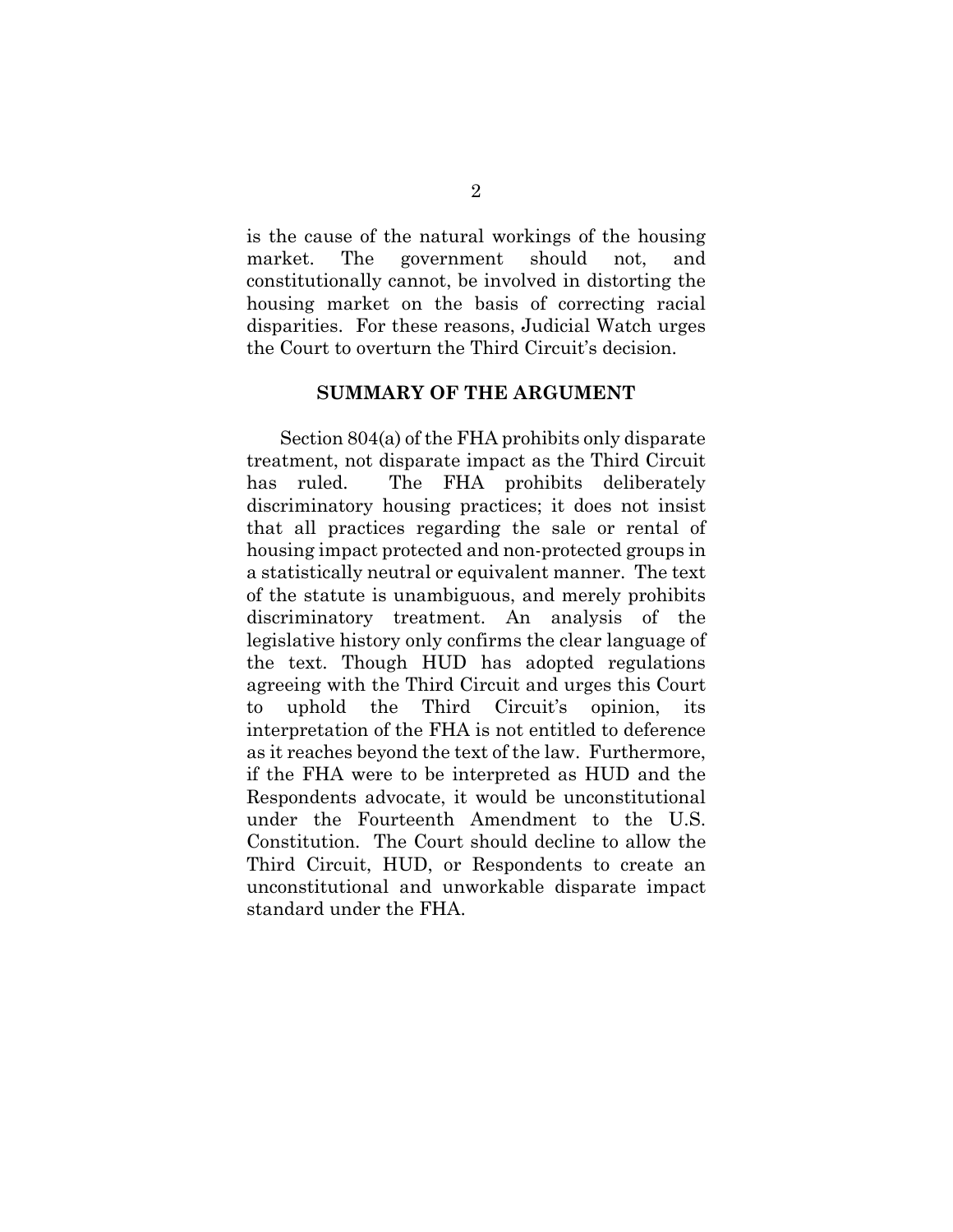#### **ARGUMENT**

In 1968, in an effort to promote fair housing throughout the United States, Congress passed the FHA. The FHA created a new federal private cause of action for individuals and also directed executive agencies and departments to affirmatively enforce the law. The FHA purported to increase the fairness of access to housing by outlawing discriminatory practices in regards to access to housing. The point in dispute is whether the practices that the FHA outlawed were only those constituting intentional discrimination against a member of a protected group ("disparate treatment") or all practices that do not affect each named group in a statistically neutral or equivalent manner ("disparate impact").

discriminatory intent on the defendant's part exists.<sup>2</sup> Congress created a relatively straightforward cause of action when it enacted the FHA. In order to win, a plaintiff must introduce evidence of discrimination on the part of the defendant. Yet several decades of court and agency misinterpretation have created a complicated scheme to determine when liability can be imposed where no

<sup>2</sup> A history of the court rulings as well as agency interpretations developing this scheme was recently set out in HUD's Implementation of the Fair Housing's Discriminatory Effects Standard, Vol. 78, No. 32, Friday, February 15, 2013, pp.11461- 11463. The final rule also explains that the regulation "is needed to formalize HUD's long held interpretation of the availability of 'discriminatory effects' liability under the Fair Housing Act, 42, U.S. C. 3601 *et seq.,* and to provide nationwide consistency in the application of that form of liability." *Id.* at 11460. Decades of rulings in the lower courts meant that different courts had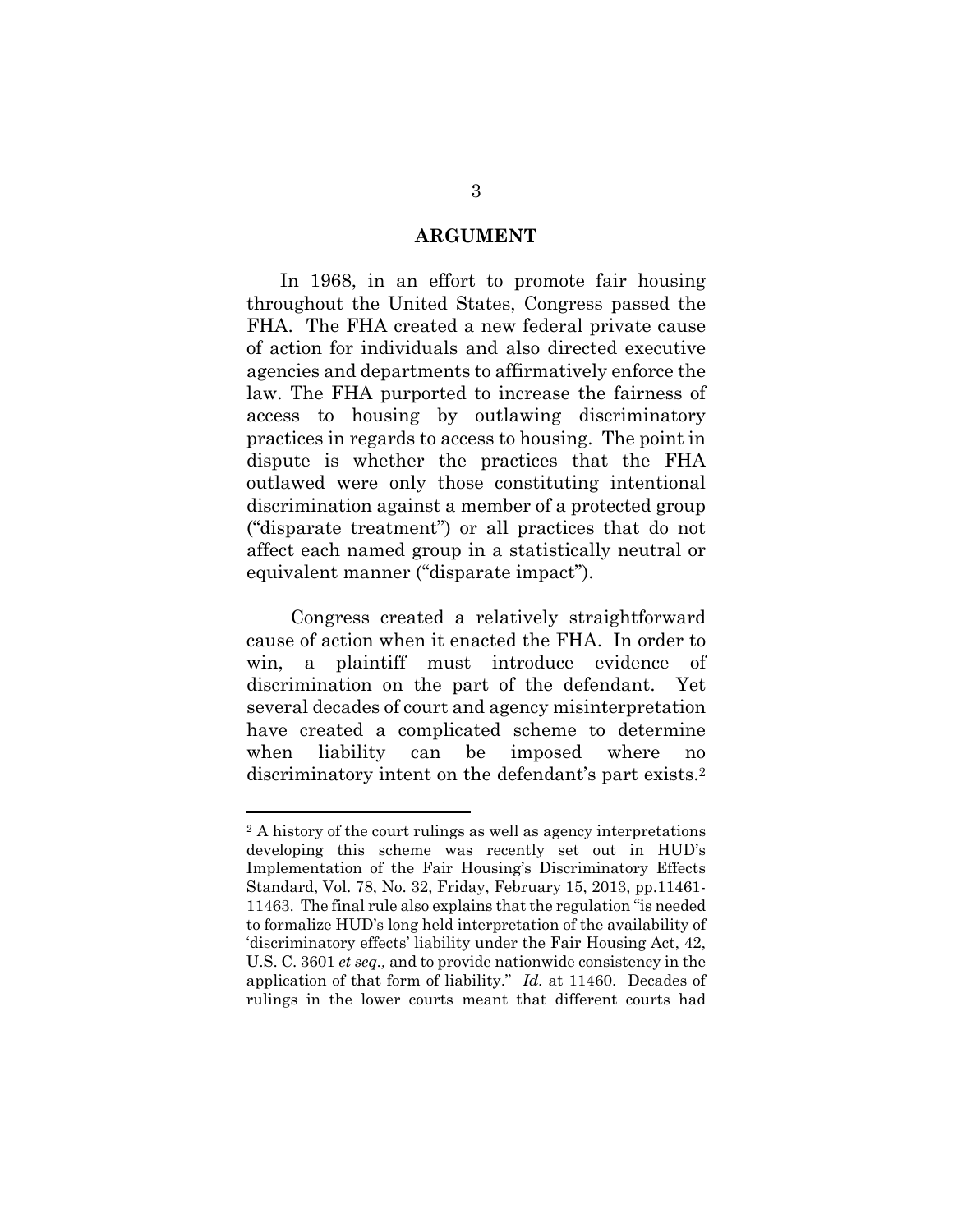<span id="page-7-0"></span>The Court has never ratified this scheme, and it should correct this overreach now.

**I. The complicated scheme adopted by HUD and the Third Circuit to determine disparate impact liability should be rejected because the statute itself contemplates nothing other than intentional discrimination.** 

### **A) The plain language of the FHA is unambiguous.**

 $\overline{a}$ 

When interpreting a statute, the first issue to consider is simply what is present in the statute's text. *See, e.g*. *Dean v. U.S*. 556 U.S. 568, 572 (2009). "We ordinarily resist reading words or elements into a statute that do not appear on its face." *Id*. Section 804(a) of the FHA does nothing more than make it unlawful to "refuse to sell or rent after the making of a bona fide offer, or to refuse to negotiate for the sale or rental of, or otherwise make unavailable or deny, a

 "discriminatory" alternative. While HUD congratulated itself on it is complicated, confusing, and unworkable. The standard developed somewhat different standards for this kind of liability, but HUD settled on a "three part burden-shifting test for proving such liability" that imposes liability on defendants whose practices have a disparate impact on protected classes, but allow defendants to justify their practices by showing they had no less providing a "clear, consistent, nationwide standard" that purportedly limits litigation, this supposed clarity in no way solves the problem of the entire lack of textual authority for a burden-shifting scheme. *Id*. In addition, such a scheme, while it may be nationwide, is far from clear and consistent. Rather, applied in this case by the Third Circuit is likewise confusing as well as unsupported by the statute.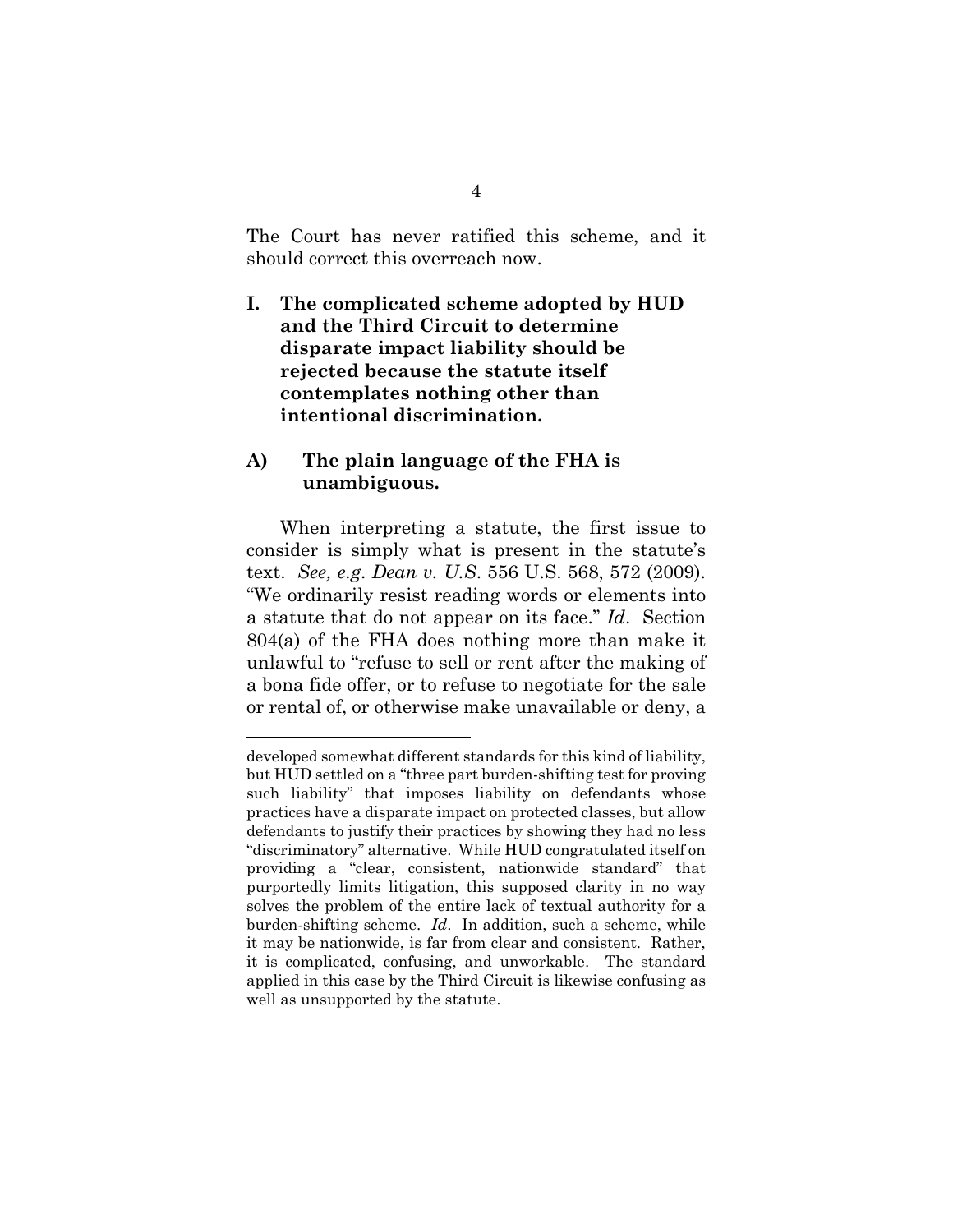<span id="page-8-0"></span>dwelling to any person because of race, color, religion, sex, familial status, or national origin." 42 U.S.C. § 3604 (a). The words "because of" race convey that race must be the reason (or at least a reason) for the refusal. The only logical way to interpret these words is to find that there must be an intent to discriminate against a member of one of the named classes of persons in order for the refusal to be unlawful.

 congressional intent may illuminate ambiguous text. Because the statute is unambiguous, a proper interpretation need go no further than the text. Legislative intent cannot refute unambiguous statutory language. "Those of us who make use of legislative history believe that clear evidence of We will not take the opposite tack of allowing ambiguous legislative history to muddy clear statutory language." *Milner v. Dept of the Navy*, 131 S. Ct. 1259, 1266 (2010). Attempting to muddy clear statutory language is precisely the endeavor that proponents of the disparate impact standard have engaged in, however.

## **B) Using a selective reading of legislative history and context to justify expanding the FHA beyond what is supportable by the text is inappropriate.**

The primary justification offered for departing from the FHA's text is that the departure is necessary to meet its broad aspirations. In this case, the Third Circuit justifies its standard by stating: "conduct that has the necessary and foreseeable consequence of perpetuating segregation … can be as deleterious as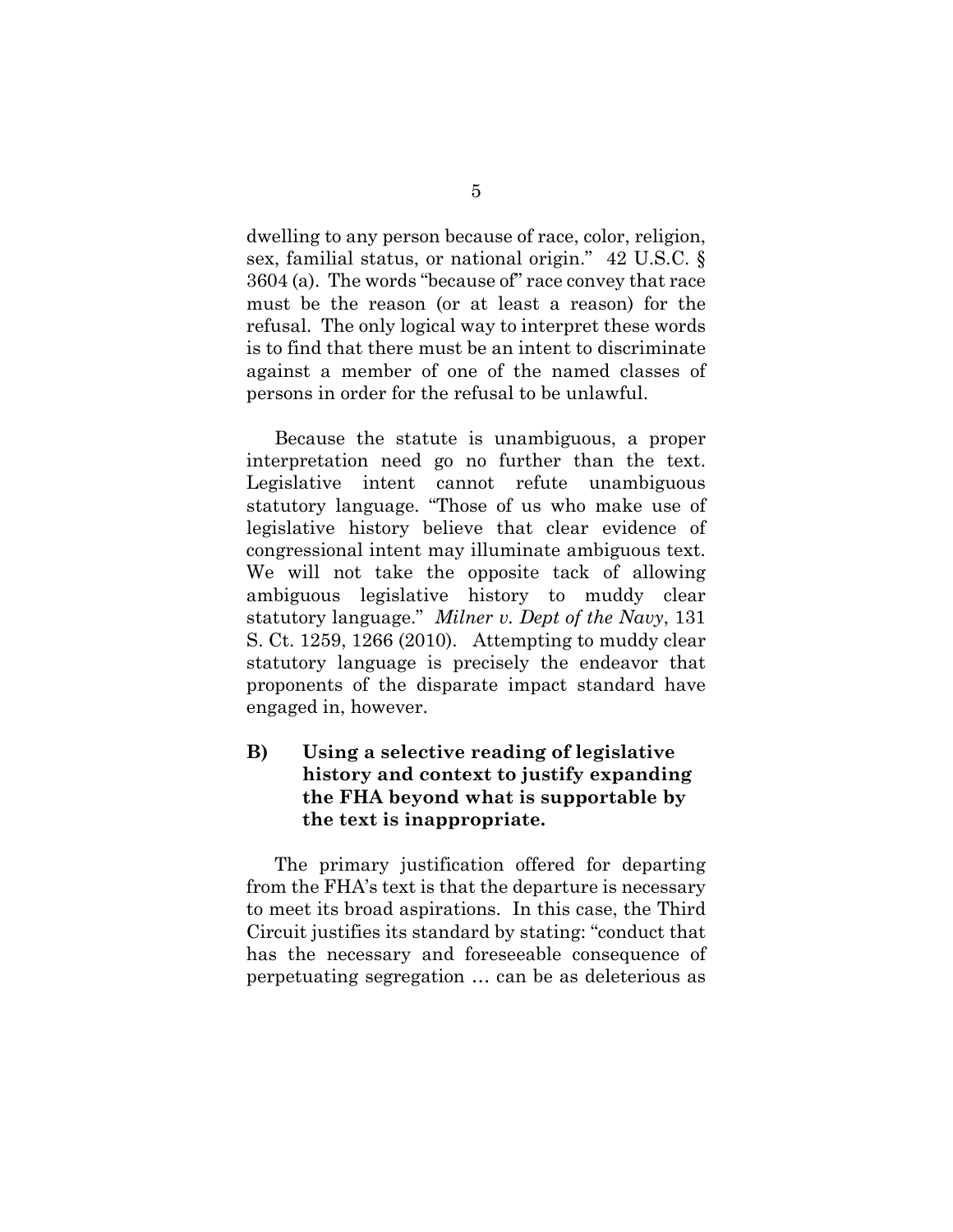<span id="page-9-0"></span>purposefully discriminatory conduct in frustrating the national commitment to replace the ghettos by truly integrated and balanced living patterns." *Mt. Holly Gardens Citizens in Action v. Mt. Holly Gardens*, 658 F.3d 375, 381 (3d Cir. 2011), citing *Metro. Hous. Dev. Corp. v. Vill. of Arlington Heights*, 558 F. 2d 1283, 1289-90 (7th Cir. 1977). HUD also justifies the interpretation as done in the service of achieving "truly integrated and balanced living patterns." Federal Register, Vo. 78, No. 32 at 11461. The source of this frequently used quotation was Senator Mondale, who drafted Section 810 (a) and was a leading proponent of the FHA. *Trafficante v. Metro Life Ins. Co*, 409 U.S. 205, 211 (1972).

One reason why using the broad, aspirational goals of a single senator who promoted a statute to expand that statute's authority beyond the text is that many people with the same broad goals may differ considerably in what means they believe are necessary and appropriate to achieve them. A wish to integrate housing by one supporter of a statute, even a leading proponent, cannot be translated into statutory authority to integrate housing by any means necessary. While HUD states that "such [disparate impact] liability is 'imperative to the success of civil rights law enforcement," many of the law's original supporters simply had a different opinion. Federal Register at 11461. Those who favor a disparate impact standard under the FHA point to the broad goals of its supporters because a closer examination of its supporters' preferred specific means to achieve their goals does not favor the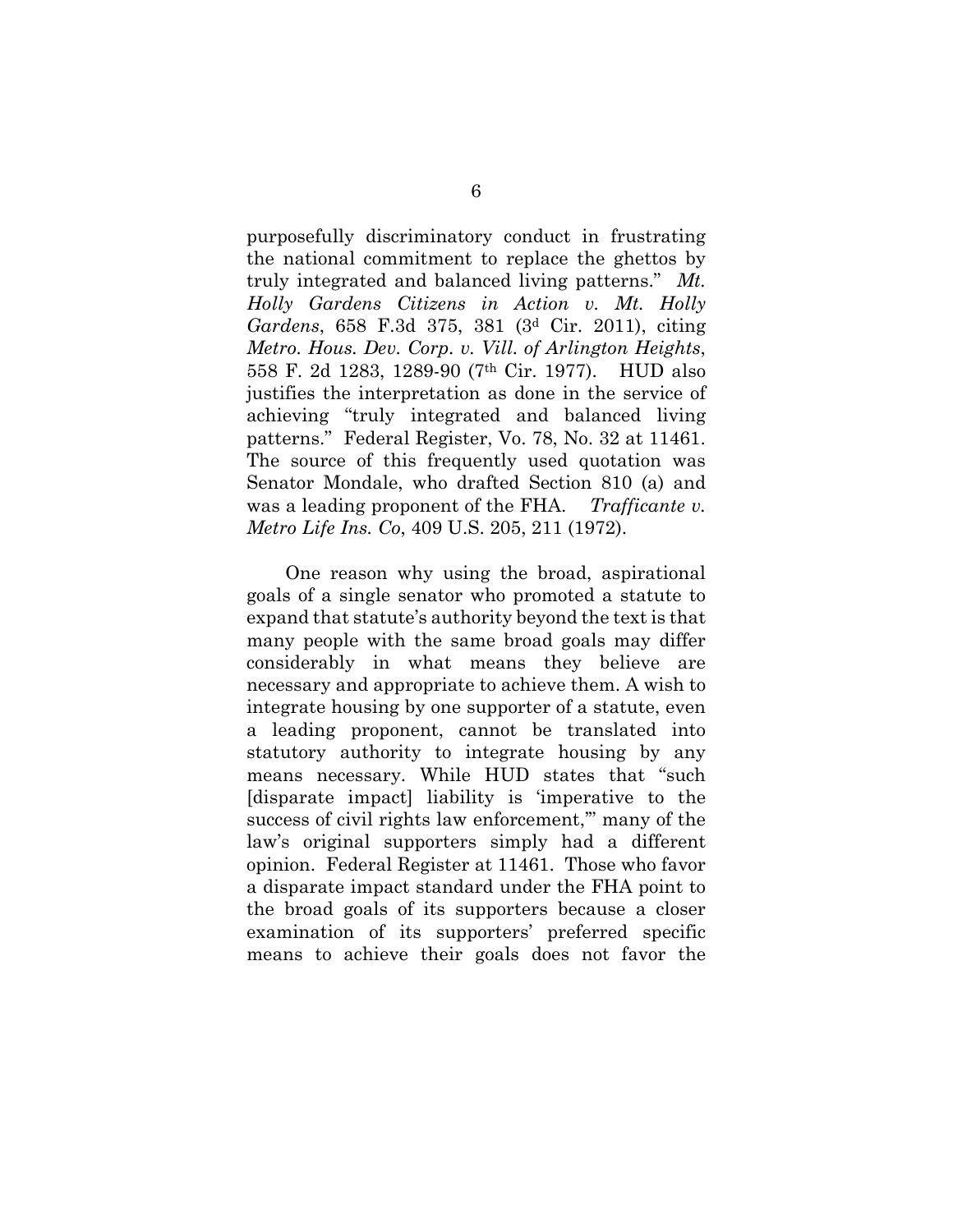<span id="page-10-0"></span>position advocated here by HUD and the Respondents.

A closer look at legislative history shows that it also does not provide support for prohibitions based on disparate impact. The floor debate suggests that even Senator Mondale himself did *not* believe prohibiting intentional discrimination would ultimately prove inadequate to achieve integration. Some of his statements imply that prohibiting intentional discrimination *is* the way to achieve integration:

> [T]he Senate has been involved for some days in a discussion of what I regard as perhaps the most important issue to face Congress this session; namely, whether we will decide once and for all to prohibit deeply imbedded patterns of segregated living in America, *by enacting a meaningful law against widely practiced efforts to restrict housing to minorities through the discriminatory sale of rentals on housing* …

[emphasis added] 114 Cong. Rec. 2692 (Feb. 8, 1968) available at http://mondale.law.umn.edu/pdf14 /v.114\_pt.3\_2692-2703.pdf

Proponents of the disparate impact standard seem to feel that a desire to integrate neighborhoods must translate into promotion of more than simple non-discrimination. But that is a standpoint of a modern person. Forty-five years after the FHA's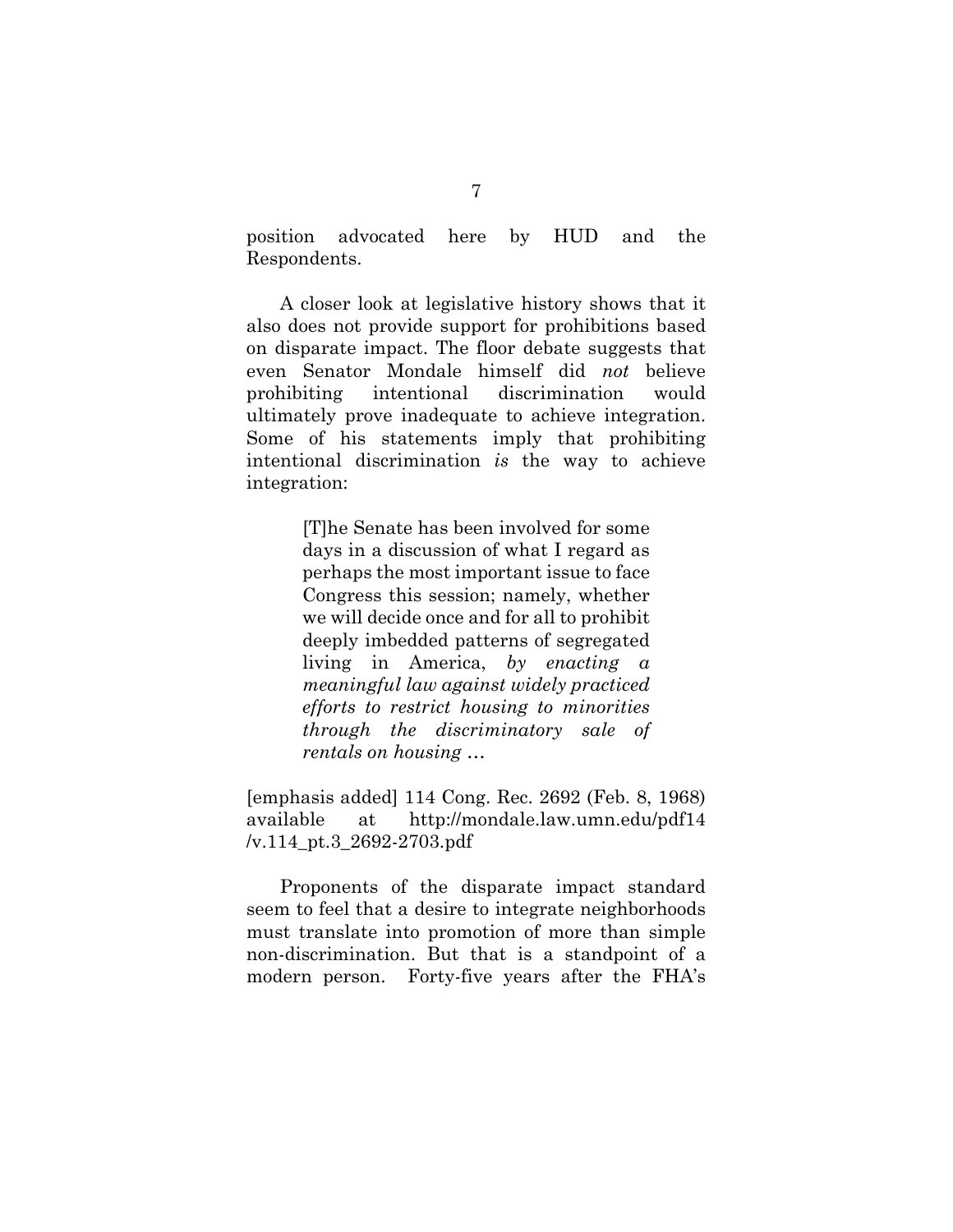<span id="page-11-0"></span>passage, discrimination in housing has become much more rare.3 Though a HUD official today might take such results for granted, a senator in 1968 would probably see it as a great achievement and success. In 1968, those who passed the act did not know what an America that outlawed discrimination would look like. One can speculate that someone like Senator Mondale might have rather written a law that focused on effects rather than intentions if he had known what housing patterns would look like in 2013.4 But one can also speculate that if he had written such a law instead of the one he wrote, it would not have passed in the first place; or that he would have concluded that actual integration was not important as long as no one was denied the opportunity to live anywhere on the basis of color. The uncertainty of all such speculation as to legislative intent shows why it is never appropriate to let such considerations cloud the interpretation of an unambiguously written statute. Isolating a few sentences from many days of floor debates in an attempt to create a context that will allow a massive change in meaning of the text is thus improper.

<sup>3</sup>*See, e.g.* Housing Discrimination Against Racial and Ethnic Minorities, 2012, pp.8-9, available at http://www.huduser.org/portal/Publications/pdf/HUD-

<sup>514</sup> HDS2012 execsumm.pdf. This report explains that in 1977, black renters were frequently denied access to advertised units that were available to equally qualified whites. This kind of "door slamming" discrimination had declined dramatically by 1989.

 Deeply Segregated. *Moneywatch*, June 20, 2012 Vastly reducing discrimination does not automatically 4integrate neighborhoods. Ilyce Glink. U.S. Housing Remains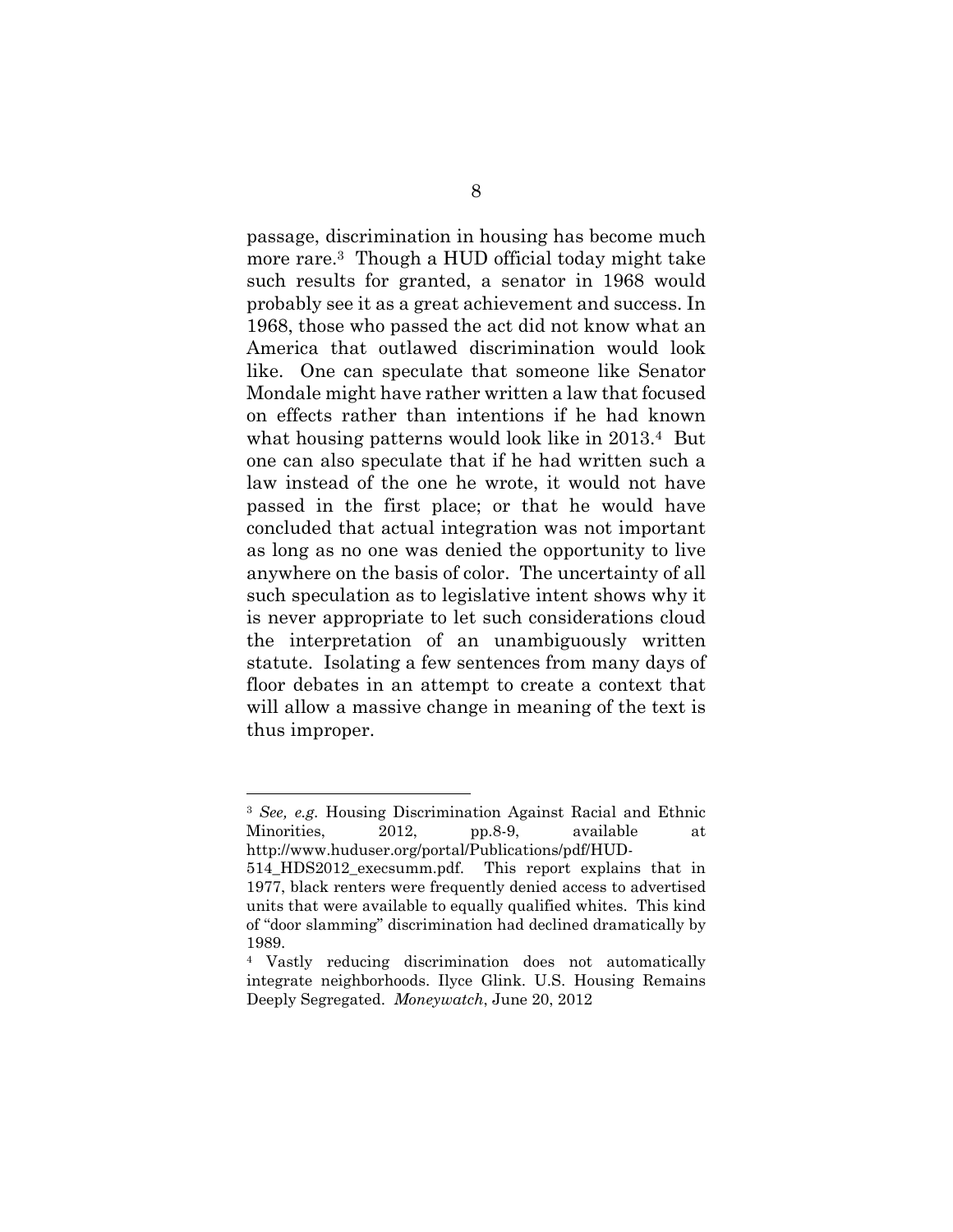## <span id="page-12-0"></span>**C) Potential difficulties of distinguishing between covert discrimination and nondiscriminatory refusals do not justify misinterpreting the statute.**

The FHA prohibits all practices motivated by discrimination against protected classes, even those that are not blatant. In some situations, a defendant can simply disguise his discrimination, adopting a seemingly neutral practice whose real purpose is to discriminate based on a forbidden category. Senator Mondale referred to such practices when he described "local ordinances with the same effect [racial discrimination], although operating more deviously in an attempt to avoid the Court's prohibition, were still being enacted." 114 Cong. Rec. 2526 (1968). Although the FHA prohibited all forms of discrimination, covert or overt, proving covert discrimination is generally much more difficult. It can be hard to prove the difference between a neutral practice adopted in good faith and covertly discriminatory practices.

But though proving a claim may not always be easy for a plaintiff, particularly if the defendant has taken pains to disguise any unlawful conduct, a court should not determine that punishing the innocent is acceptable simply because some guilty defendants are clever at hiding their unlawful conduct. Plaintiffs are not required to offer devastatingly conclusive evidence, they only need to offer evidence, and circumstantial evidence of discrimination is generally acceptable. *See, e.g. Desert Palace Inc. v. Costa*, 539 U.S. 90 (2003), (holding that circumstantial evidence may be sufficient and even more satisfying than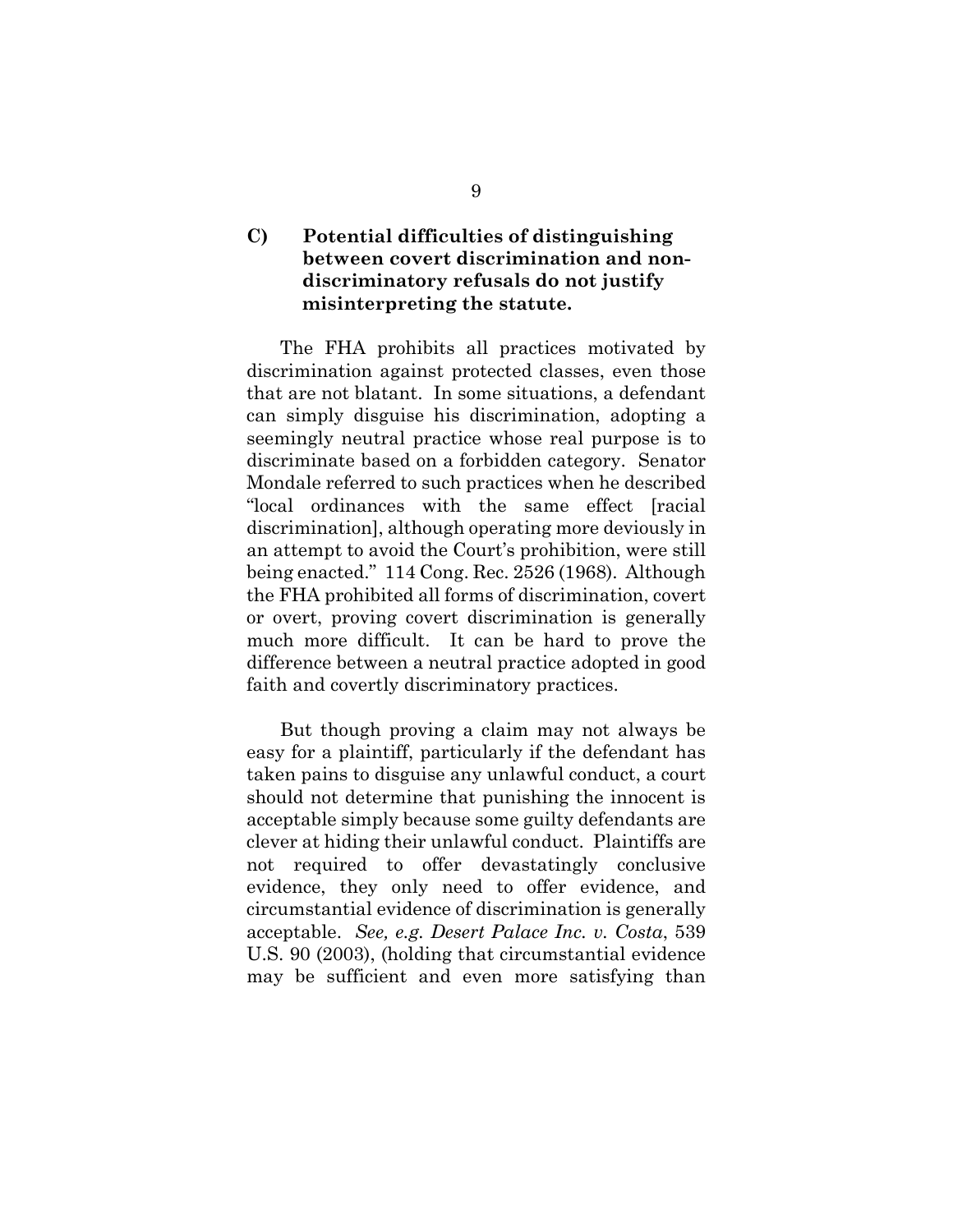<span id="page-13-0"></span>direct, in discrimination cases.) Under the statute, defendants who have adopted no practice with the intent to discriminate have not violated the law.

## **II. The Court should also reject any construction imposing disparate impact liability because it would create constitutional infirmities for the FHA.**

"[I]t is the duty of federal courts to construe a statute in order to save it from constitutional infirmities." *Morrison v. Olson*, 487 U.S. 654, 682 (1988). If Congress had imposed disparate impact liability under the FHA, it would have violated equal protection in doing so, because it would force both public agencies and private individuals to affirmatively use suspect classifications in order to avoid liability under the FHA.

"All racial classifications [imposed by government] . . . must be analyzed by a reviewing court under strict scrutiny." *Johnson v. California*, 543 U.S. 449, 505 (2005). Strict scrutiny is the appropriate standard, "even for so-called benign racial classifications." *Parents Involved in Cmty. Sch. v. Seattle Sch. Dist. No. 1*, 551 U.S. 701, 741 (2007). Therefore, an interpretation of Section 804(a) which would cause any government agency to use or impose racial classifications would require the FHA to be subject to strict scrutiny, that is, it would need to be narrowly tailored to achieve a compelling state interest in order to be upheld. *Johnson* at 505.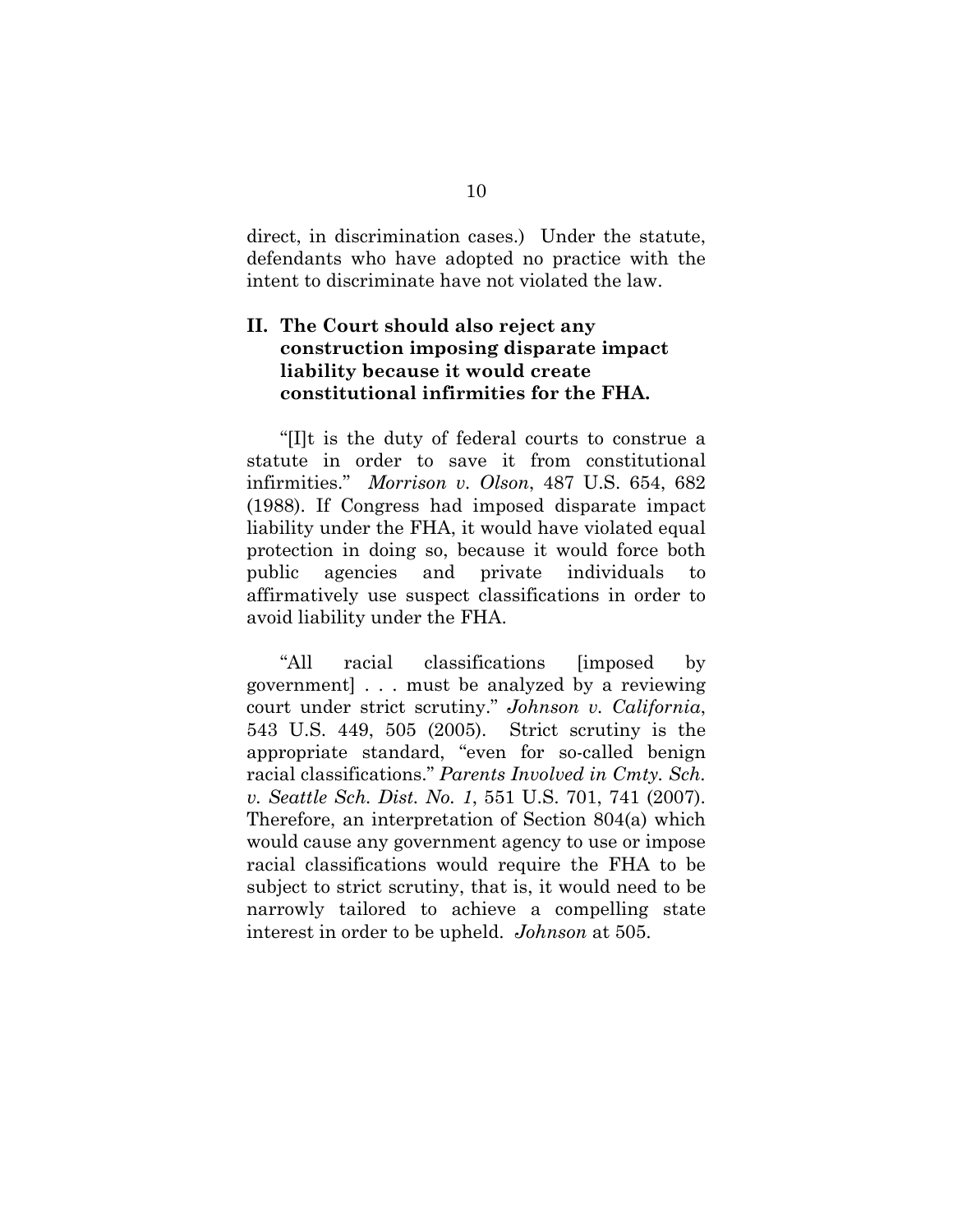<span id="page-14-0"></span>Interpreting Section 804(a) to impose liability based on disparate impact rather than intentional discrimination, as Respondents urge, results in constitutionally suspect governmental classifications based on race. In this case, disparate impact liability will probably result in either a set of Plaintiffs with the ability to stop their local government from developing their property when a group of similarly situated people of a different race could not, or a local government which must use racial classifications deliberately in order to set up a redevelopment plan that will survive court challenge. The Township of Mt. Holly would not be able to ensure that any development plan it adopted did not have a disparate effect on different racial groups unless it extensively used racial classifications throughout the process.

Any such extensive use of racial classifications would not only be burdensome<sup>5</sup> but would be unlikely to survive strict scrutiny, as extensive use of preferences is not narrowly tailored and the Court does not view racial balancing as a compelling state interest. In fact the Court has found quite the opposite: "at the heart of the Constitution's guarantee of equal protection lies the simple command that the Government must treat citizens as individuals, not as simply components of a racial, religious, sexual or national class." *Miller v. Johnson*, 515 U.S. 900, 911

<sup>5</sup> Officials attempting in good faith to make such classifications work would face more than one quandary: which population statistics they ought to use, how they should examine demographic breakdown, and whether to study demographics at the national, state, or county level would all be difficult questions.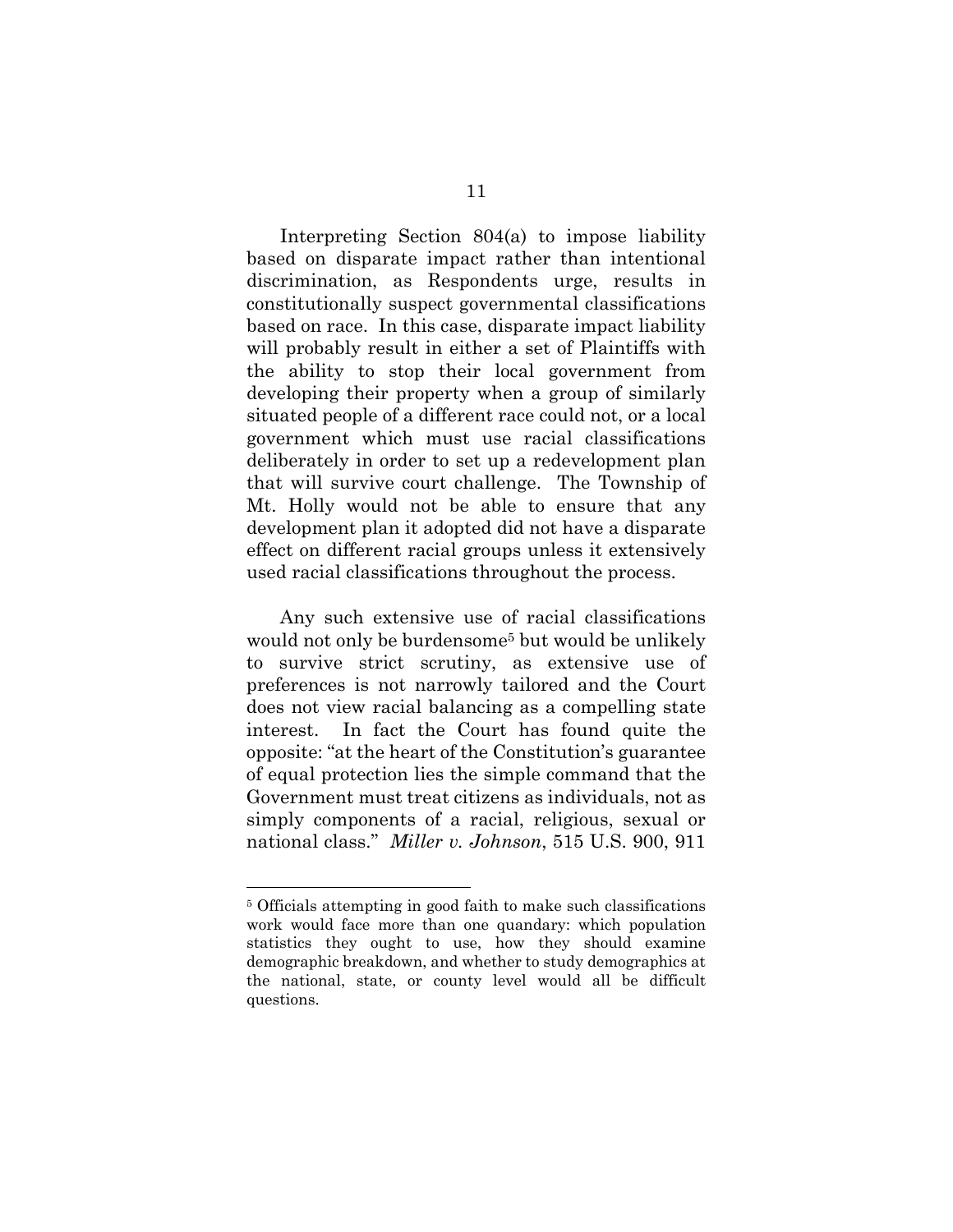<span id="page-15-0"></span>(1995). The Court finds that "[t]his working backward to achieve a particular type of racial balance… is a fatal flaw under our existing precedent." *Parents Involved*, 551 at 729. "Racial balance is not to be achieved for its own sake." *Freeman v. Pitts*, 503 U.S. 467, 494 (1992).

Not only would local governments need to keep track of race when adopting redevelopment plans, such liability under Section 804 (a) provides no clear limiting principle to government action at any level that impacts access to housing. Housing codes, environmental protection regulations, or a host of other laws could all potentially be subject to disparate impact claims if they do not make use of suspect classifications. Thus it would be extremely difficult to narrowly tailor racial classifications in or to avoid disparate impact liability.

These and other potential constitutional infirmities may be avoided by construing Section 804(a) to impose liability only for intentional discrimination. Government officials would then, by the simple expediency of avoiding deliberate practices which discriminate on the basis of protected classifications, be able to avoid both liability claims under the FHA as well as equal protection claims under the Fourteenth Amendment. By so construing the FHA, the Court may save it from Constitutional infirmities. The logical choice for the Court is to overturn the Third Circuit's ruling and end this troublesome and lawless imposition of liability.